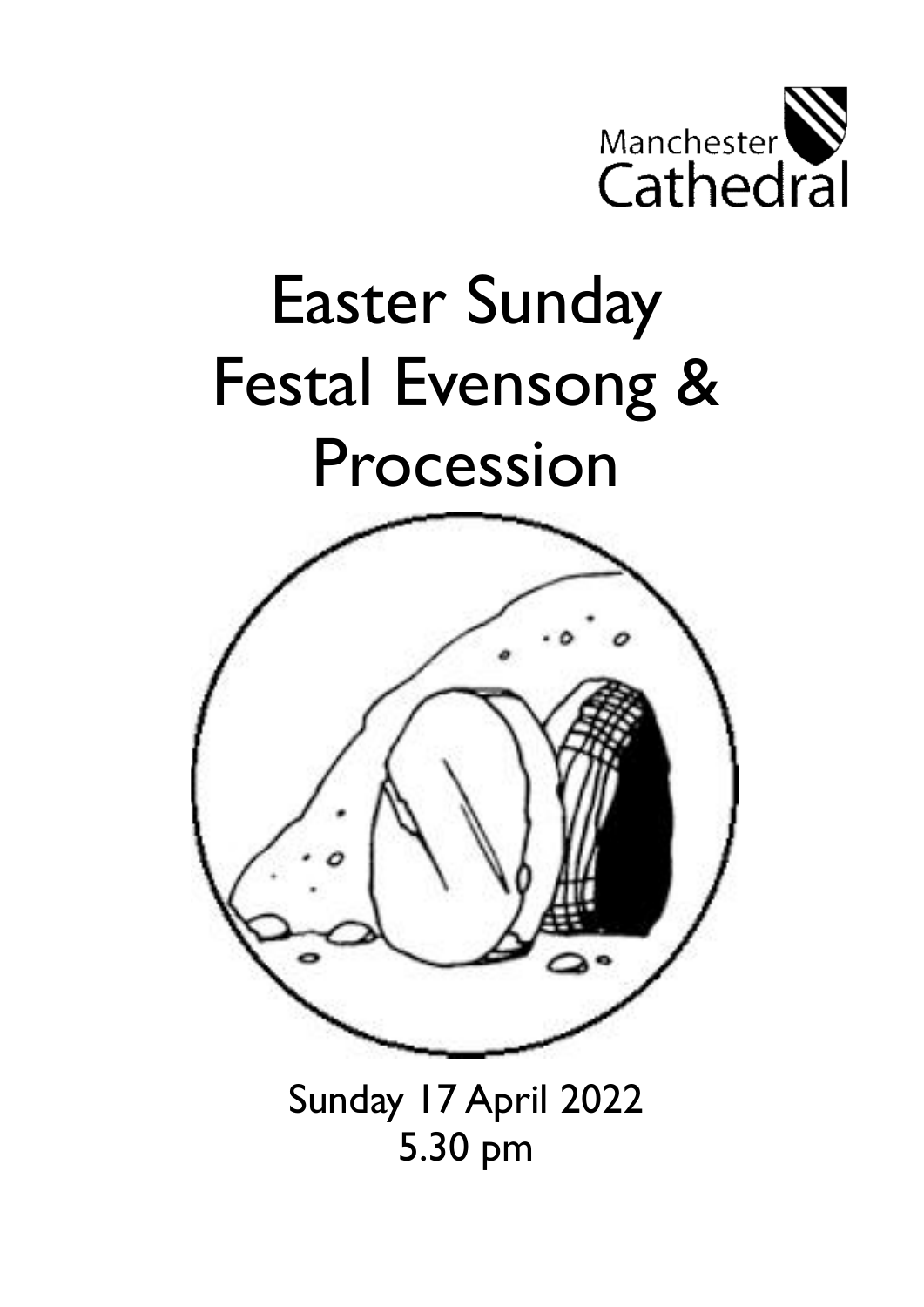### **Safeguarding**

Manchester Cathedral works hard to create safe environments where children and young people are protected and where all people, especially those who may be vulnerable for any reason, are able to worship and pursue their faith journey with encouragement and in safety. We follow the policies and procedures detailed within the Cathedral Safeguarding Handbook.

We act promptly on any complaints made, and work in partnership with Manchester Diocese, the police and social care services whenever appropriate to do so. Details of our policy and how to voice a concern can be found on a dedicated page of our website and on the noticeboard at the south porch.

#### **Live streaming**

Please note that most acts of worship in Manchester Cathedral are now live streamed. Although cameras are focused on those leading worship, please be aware that your image may be inadvertently captured and streamed. If you would like further information on the position of the camera at a particular act of worship, please ask Cathedral Staff upon arrival.

#### **Visiting Manchester Cathedral**

For your personal safety, the Dean and Chapter strongly encourage you to wear masks and to use the hand sanitisers provided when visiting the Cathedral.

#### **Gift Aid**

During the service there will be a collection for the mission and aims of the Cathedral. If you would like the Cathedral to reclaim the tax that you have paid on the donation, at no cost to yourself, please use the Gift Aid envelope that is with this order of service. Cheques should be made payable to 'Manchester Cathedral'.



#### **Hearing-loop**

Manchester Cathedral has a hearing-loop. Please set your hearing aid to setting T.

#### **Have you turned off your mobile phone?**

Please make sure that you have turned off your mobile phone and any other electronic equipment that might interrupt the service.

### **Photography**

Please do not use cameras, photo-imaging devices or recording equipment during the service.

#### **Musicians**

The Cathedral Voluntary Choir is conducted by Geoffrey Woollatt, Sub-Organist

The organ is played by Alexander Wilton, Sydney Nicholson Organ Scholar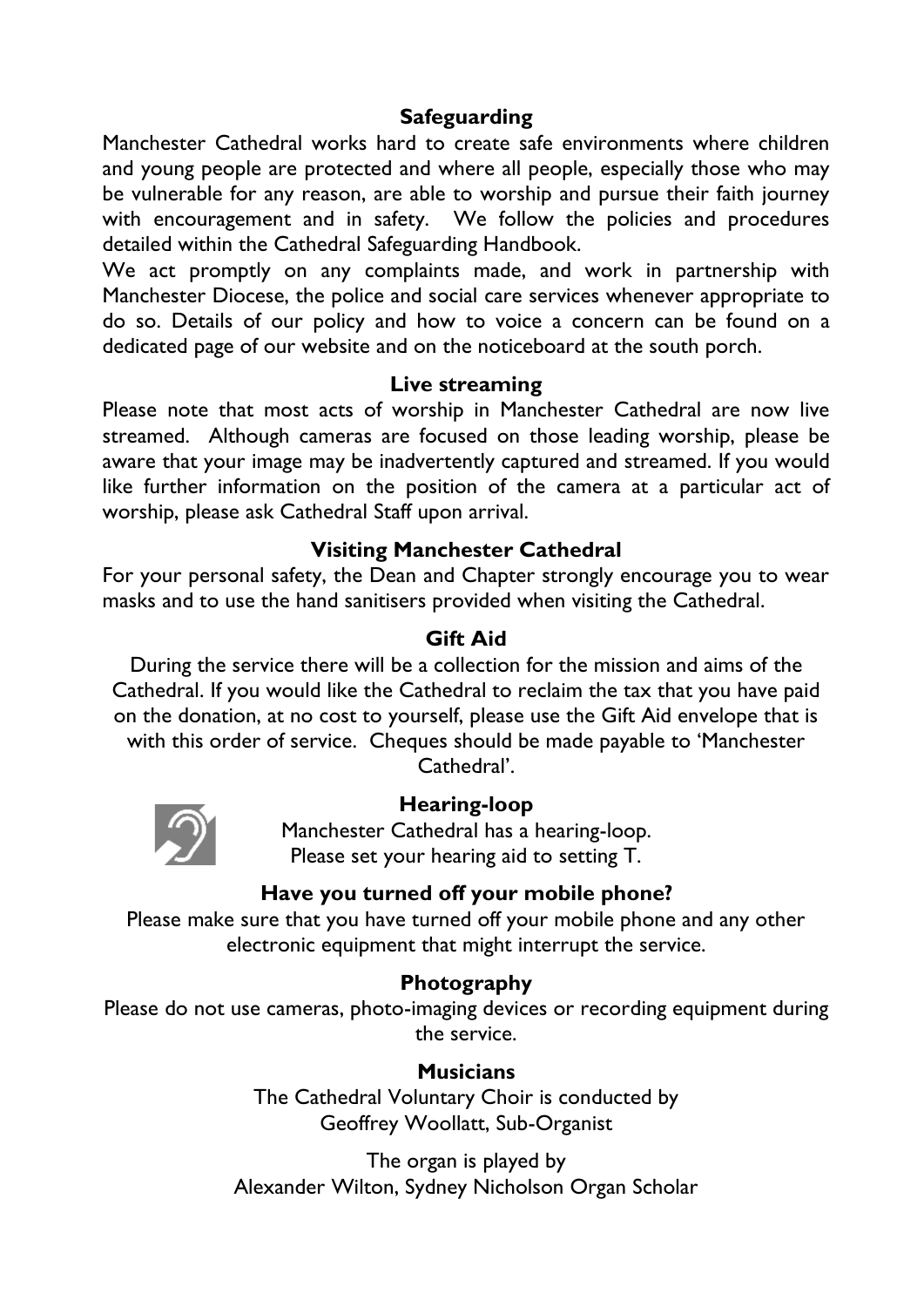# Large-print copies of this booklets are also available

### **Music before the service**

Petit Offertoire, from Two Pieces *César Franck (1822-90)*

Quem quaeritis in sepulchro, O Christicolae? Jesum Nazarenum crucifixum, surrexit, non est hic; Alleluia, Resurrexit Dominus, Alleluia, Alleluia.

**Introit Introit** sung by the Choir

*Whom do ye seek in the sepulchre, O followers of Christ? Jesus of Nazareth, the Crucified, he is risen, he is not here. Alleluia, risen Lord, Alleluia, Alleluia.*

*William Prendergast (1868-1933)*

*Please stand*

# **Hymn**

Christ the Lord is risen again! Christ hath broken every chain! Hark, the angels shout for joy, Singing evermore on high, Alleluya!

He who gave for us his life, Who for us endured the strife, Is our Paschal Lamb today! We too sing for joy, and say Alleluya!

He who bore all pain and loss Comfortless upon the Cross, Lives in glory now on high, Pleads for us, and hears our cry. Alleluya!

He whose path no records tell, Who descended into hell; Who the strong man armed hath bound, Now in highest heaven is crowned. Alleluya!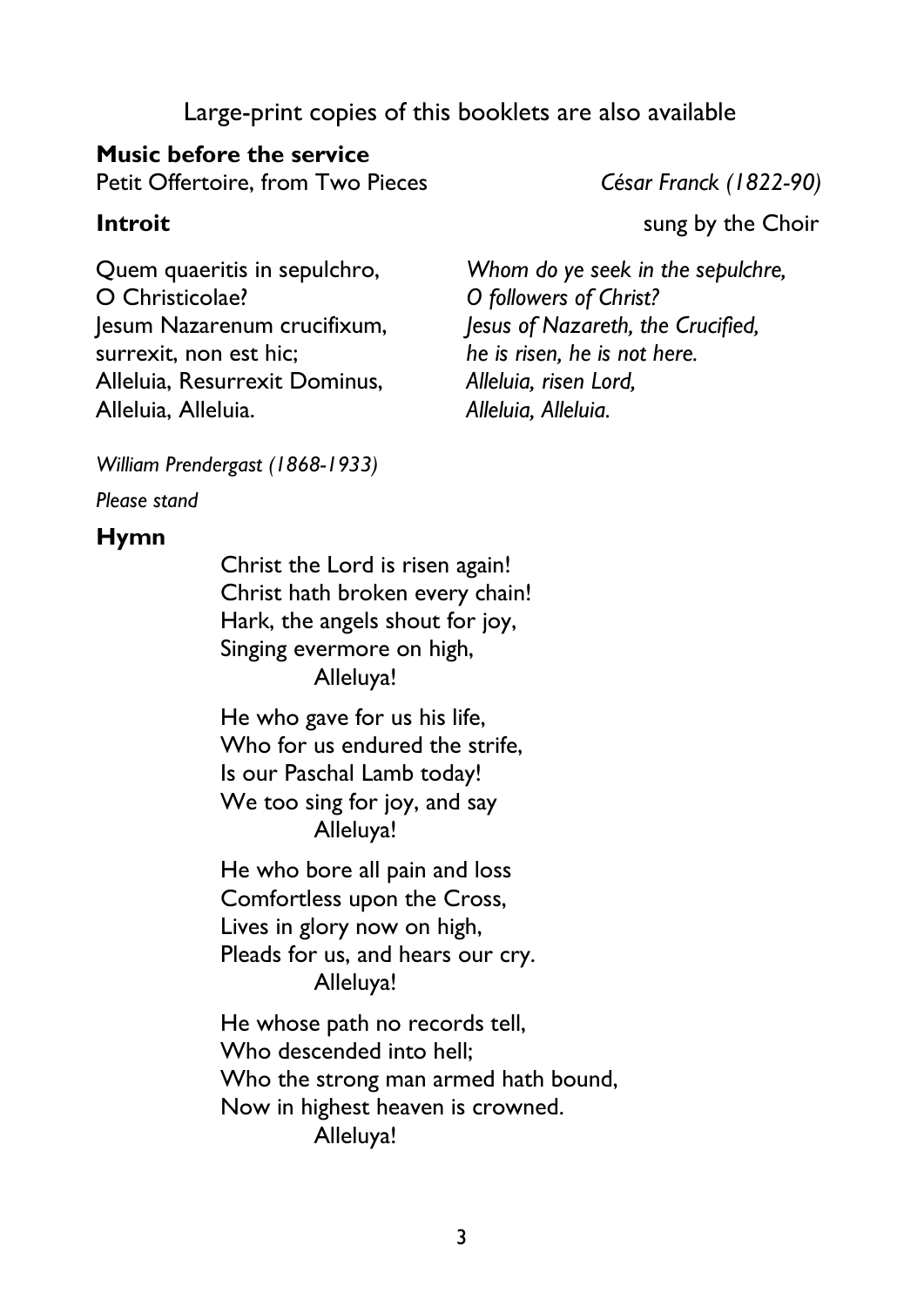Now he bids us tell abroad How the lost may be restored, How the penitent forgiven, How we too may enter heaven. Alleluya!

Thou, our Paschal Lamb indeed, Christ, today thy people feed; Take our sins and guilt away, That we all may sing for ay, Alleluya!

*Later form of a melody in* Hundert Arien *Tr Catherine Winkworth (1827-78) Dresden 1694 adapted by W H Monk (1823-89)*

*Würtemburg NEH 105 German, Michael Weisse (c.1480-1534)*

**Preces** *Bernard Rose (1916-96)* sung by the Choir

> O Lord, open thou our lips; And our mouth shall shew forth thy praise.

O God, make speed to save us; O Lord, make haste to help us.

Glory be to the Father, and to the Son, and to the Holy Ghost;

As it was in the beginning, is now, and ever shall be, world without end. Amen.

Praise ye the Lord; The Lord's Name be praised.

*The Dean welcomes the congregation and introduces the psalm*

*The congregation sits*

**Psalm 66. 1-11** sung by the Choir *Robert Ashfield (1911-2006)*

O be joyful in God, all ye lands:

sing praises unto the honour of his Name, make his praise to be glorious.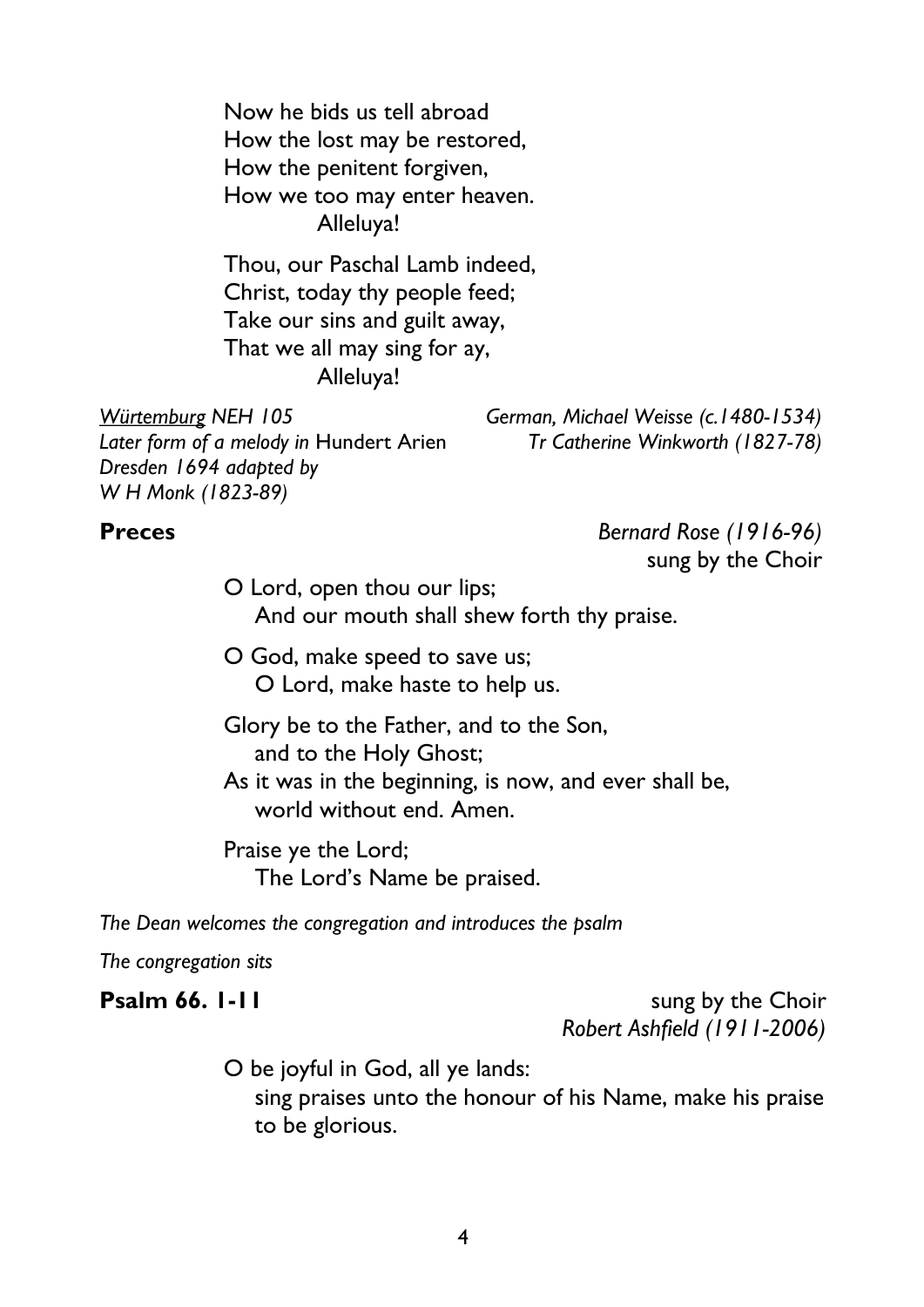|           | Say unto God, O how wonderful art thou in thy works:<br>through the greatness of thy power shall thine enemies be<br>found liars unto thee.<br>For all the world shall worship thee:<br>sing of thee, and praise thy Name.<br>O come hither, and behold the works of God:<br>how wonderful he is in his doing toward the children of |
|-----------|--------------------------------------------------------------------------------------------------------------------------------------------------------------------------------------------------------------------------------------------------------------------------------------------------------------------------------------|
|           | men.<br>He turned the sea into dry land:<br>so that they went through the water on foot;                                                                                                                                                                                                                                             |
|           | there did we rejoice thereof.<br>He ruleth with his power for ever; his eyes behold the<br>people:                                                                                                                                                                                                                                   |
|           | and such as will not believe shall not be able to exalt<br>themselves.                                                                                                                                                                                                                                                               |
|           | O praise our God, ye people:<br>and make the voice of his praise to be heard;                                                                                                                                                                                                                                                        |
|           | Who holdeth our soul in life:<br>and suffereth not our feet to slip.                                                                                                                                                                                                                                                                 |
|           | For thou, O God, hast proved us:<br>thou also hast tried us, like as silver is tried.                                                                                                                                                                                                                                                |
|           | Thou broughtest us into the snare:<br>and laidest trouble upon our loins.                                                                                                                                                                                                                                                            |
|           | Thou sufferedst men to ride over our heads:<br>we went through fire and water, and thou broughtest us<br>out into a wealthy place.                                                                                                                                                                                                   |
| All stand |                                                                                                                                                                                                                                                                                                                                      |
|           | Glory be to the Father:<br>and to the Son, and to the Holy Ghost.<br>As it was in the beginning, is now and ever shall be:                                                                                                                                                                                                           |
|           | world without end. Amen.                                                                                                                                                                                                                                                                                                             |
| $All$ cit |                                                                                                                                                                                                                                                                                                                                      |

*All sit*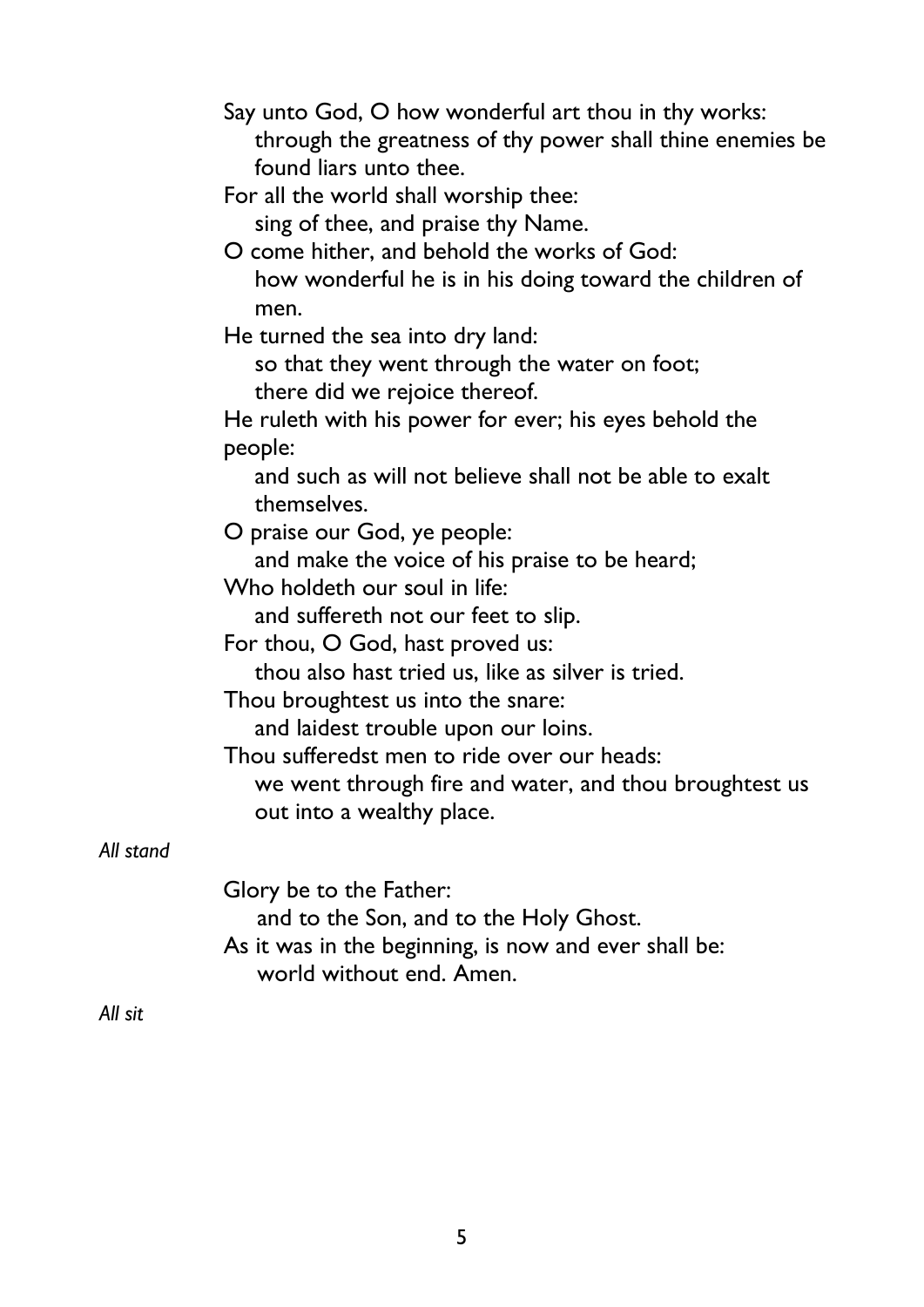<sup>1</sup> But now thus says the Lord, he who created you, O Jacob, he who formed you, O Israel: Do not fear, for I have redeemed you; I have called you by name, you are mine.  $2$  When you pass through the waters, I will be with you; and through the rivers, they shall not overwhelm you; when you walk through fire you shall not be burned, and the flame shall not consume you.  $^3$  For I am the Lord your God, the Holy One of Israel, your Saviour. I give Egypt as your ransom, Ethiopia and Seba in exchange for you. <sup>4</sup> Because you are precious in my sight, and honoured, and I love you, I give people in return for you, nations in exchange for your life.  $<sup>5</sup>$  Do not fear, for I am with you;</sup> I will bring your offspring from the east, and from the west I will gather you; <sup>6</sup> I will say to the north, 'Give them up', and to the south, 'Do not withhold; bring my sons from far away and my daughters from the end of the earth everyone who is called by my name, whom I created for my glory, whom I formed and made.' <sup>8</sup> Bring forth the people who are blind, yet have eyes, who are deaf, yet have ears! <sup>9</sup> Let all the nations gather together, and let the peoples assemble. Who among them declared this, and foretold to us the former things? Let them bring their witnesses to justify them. and let them hear and say, 'It is true.' <sup>10</sup> You are my witnesses, says the Lord,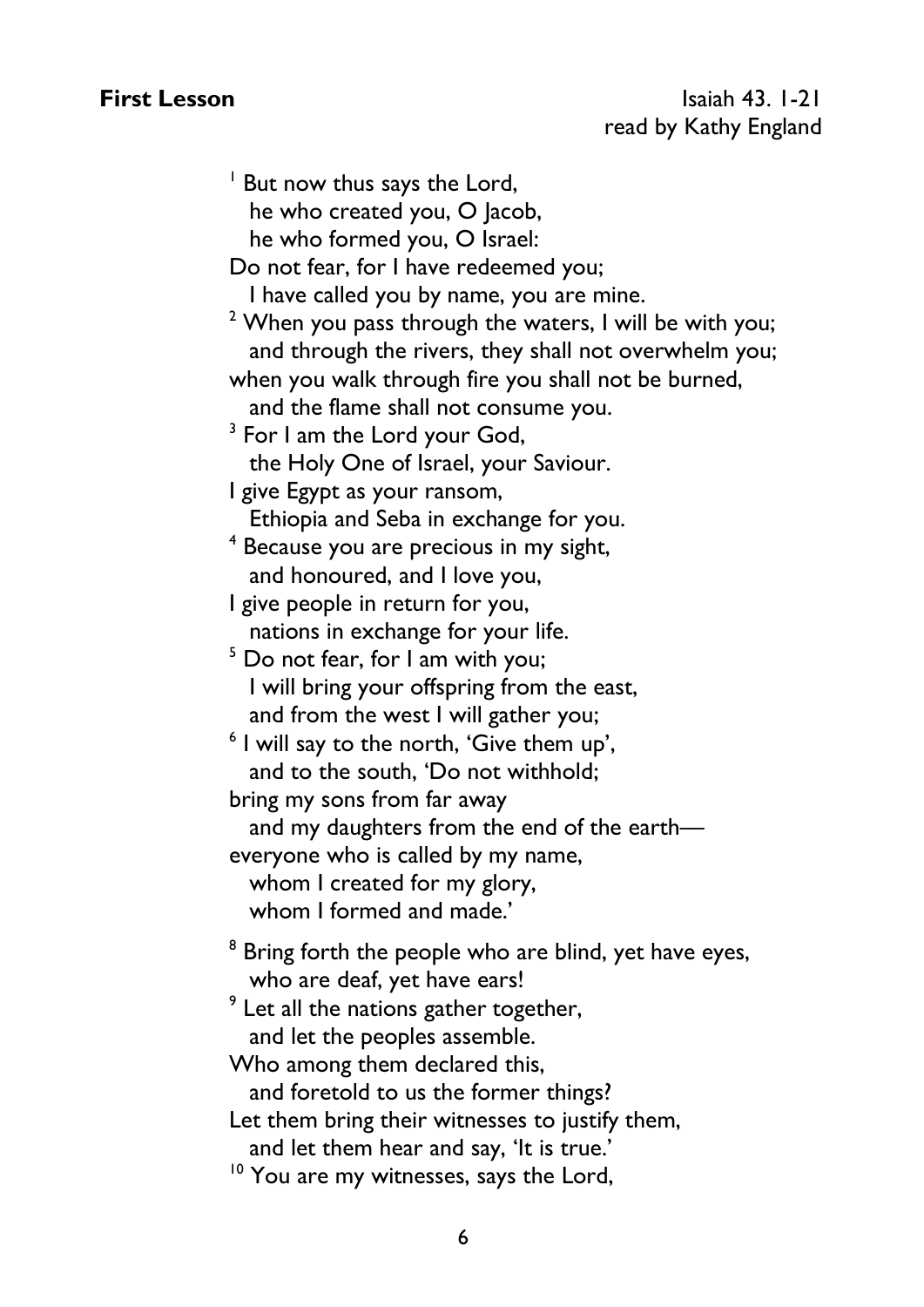and my servant whom I have chosen, so that you may know and believe me and understand that I am he. Before me no god was formed, nor shall there be any after me. <sup>11</sup> I. I am the Lord, and besides me there is no saviour. <sup>12</sup> I declared and saved and proclaimed, when there was no strange god among you; and you are my witnesses, says the Lord. <sup>13</sup> I am God, and also henceforth I am He; there is no one who can deliver from my hand; I work and who can hinder it?  $14$  Thus says the Lord, your Redeemer, the Holy One of Israel: For your sake I will send to Babylon and break down all the bars, and the shouting of the Chaldeans will be turned to lamentation. <sup>15</sup> I am the Lord, your Holy One, the Creator of Israel, your King. <sup>16</sup> Thus says the Lord, who makes a way in the sea, a path in the mighty waters, <sup>17</sup> who brings out chariot and horse, army and warrior; they lie down, they cannot rise, they are extinguished, quenched like a wick: <sup>18</sup> Do not remember the former things, or consider the things of old.  $19$  I am about to do a new thing; now it springs forth, do you not perceive it? I will make a way in the wilderness and rivers in the desert. <sup>20</sup> The wild animals will honour me, the jackals and the ostriches; for I give water in the wilderness, rivers in the desert, to give drink to my chosen people,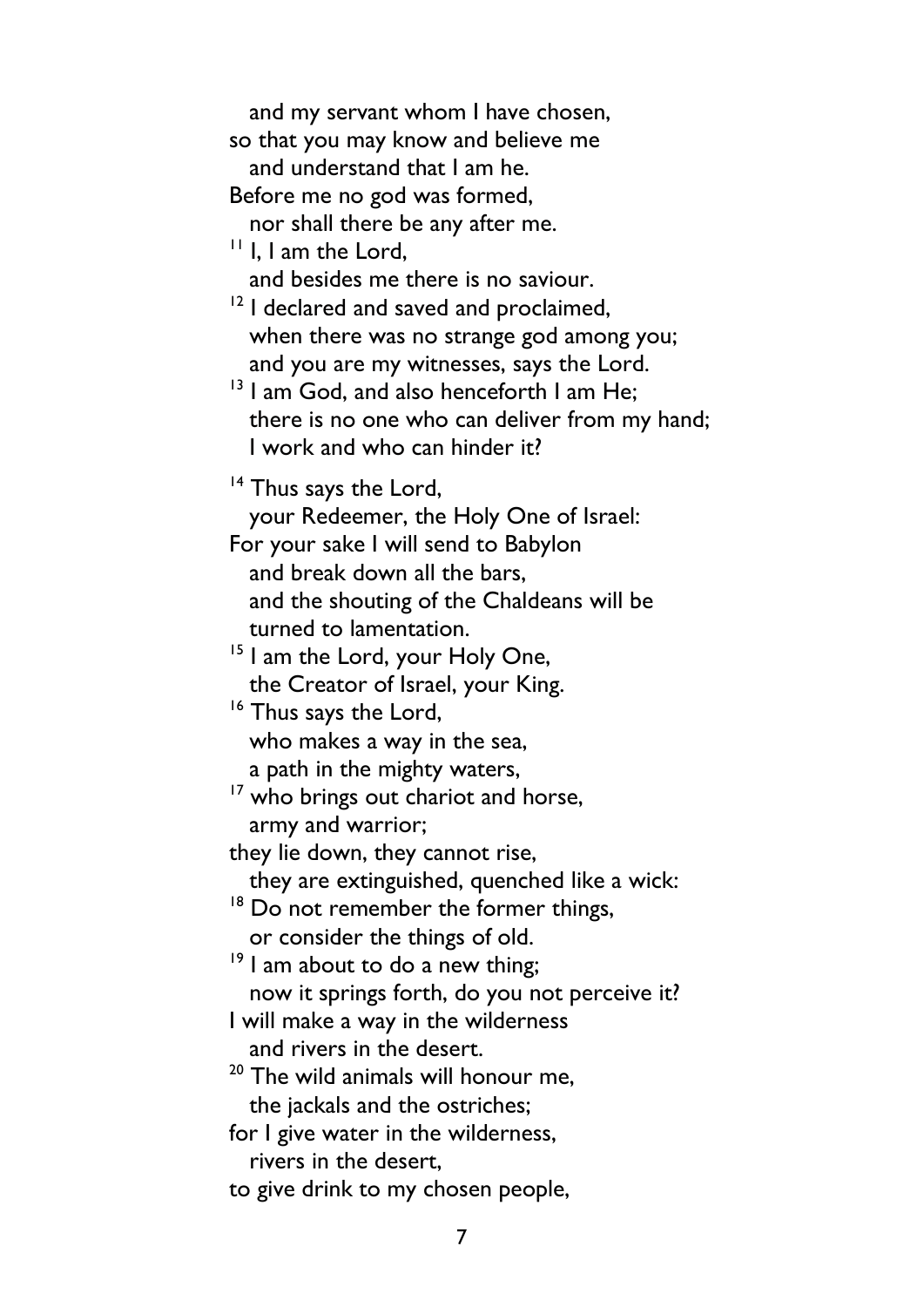$21$  the people whom I formed for myself so that they might declare my praise.

Here ends the first lesson.

*All stand with the Choir*

**Magnificat** *Magnificat for Eight-part Chorus, Op 164, Charles Villiers Stanford (1852-1933)* sung by the Choir

> Magnificat, anima mea, Dominum et exultavit spiritus meus in Deo, salutari meo. Quia respexit humilitatem ancillæ suæ: ecce enim ex hoc beatam me dicent omnes generationes. Quia fecit mihi magna, qui potens est, et sanctum nomen eius, et misericordia eius a progenie in progenies timentibus eum. Fecit potentiam in brachio suo, dispersit superbos mente cordis sui. Deposuit potentes de sede et exaltavit humiles; esurientes implevit bonis et divites dimisit inanes. Suscepit Israel puerum suum recordatus misericordiæ suæ, sicut locutus est ad patres nostros, Abraham et semini eius in sæcula. Gloria Patri, et Filio, et Spiritui Sancto: Sicut erat in principio, et nunc, et semper, et in sæcula sæculorum. Amen. *My soul doth magnify the Lord: and my spirit hath rejoiced in God my Saviour. For he hath regarded: the lowliness of his hand-maiden. For behold, from henceforth: all generations shall call me blessèd. For he that is mighty hath magnified me: and holy is his Name. And his mercy is on them that fear him: throughout all generations. He hath shewed strength with his arm: he hath scattered the proud in the imagination of their hearts.*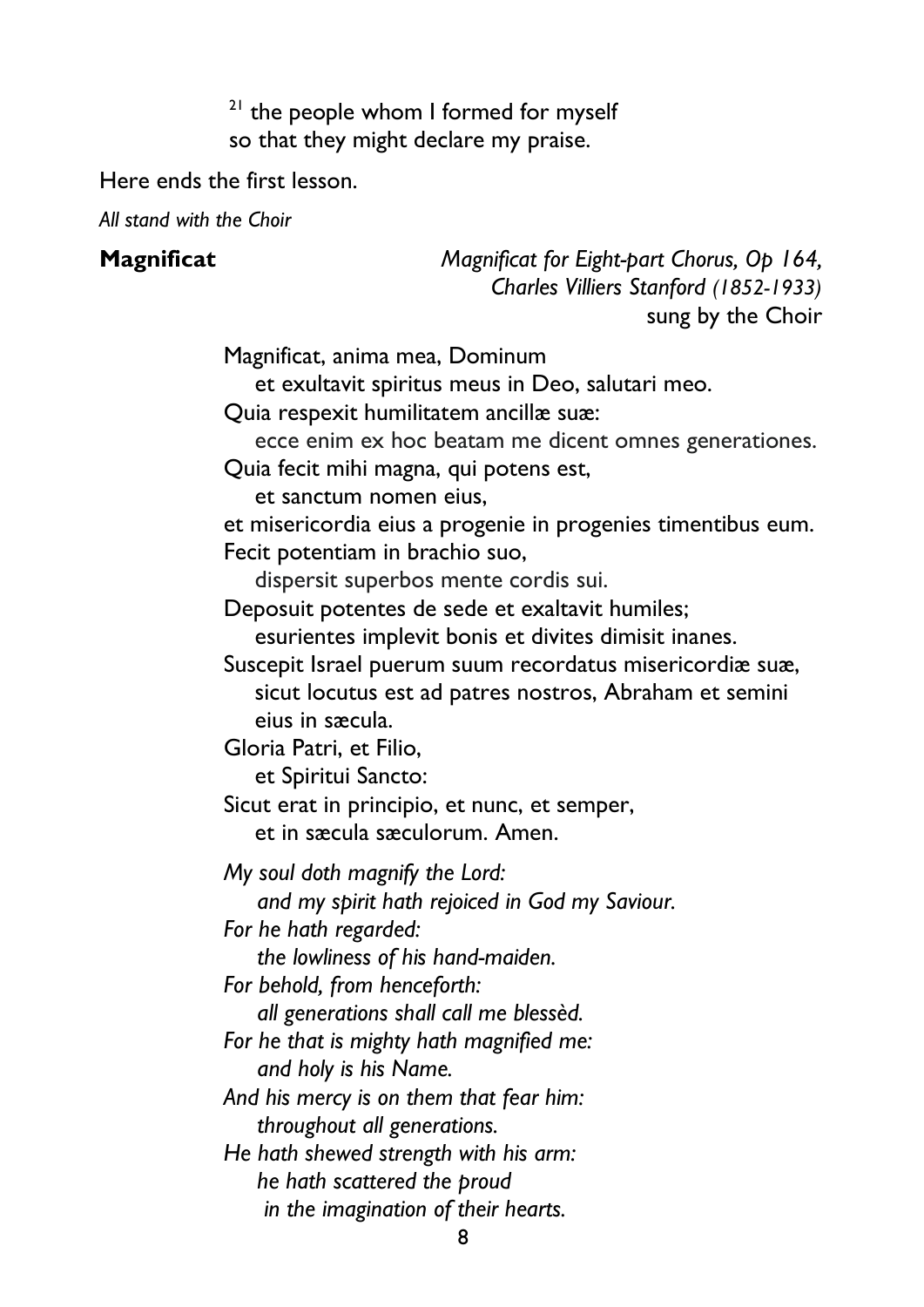*He hath put down the mighty from their seat: and hath exalted the humble and meek. He hath filled the hungry with good things: and the rich he hath sent empty away. He remembering his mercy hath holpen his servant Israel: as he promised to our forefathers, Abraham and his seed for ever. Glory be to the Father, and to the Son: and to the Holy Ghost.*

*As it was in the beginning, is now, and ever shall be: world without end. Amen.*

*All sit*

**Second Lesson I I** Corinthians 15. 1-11 read by Melvin Jones

<sup>1</sup> Now I should remind you, brothers and sisters, of the good news that proclaimed to you, which you in turn received, in which also you stand,  $^{\text{2}}$  through which also you are being saved, if you hold firmly to the message that I proclaimed to you—unless you have come to believe in vain.

<sup>3</sup> For I handed on to you as of first importance what I in turn had received: that Christ died for our sins in accordance with the scriptures, <sup>4</sup> and that he was buried, and that he was raised on the third day in accordance with the scriptures,  $^5$  and that he appeared to Cephas, then to the twelve. <sup>6</sup> Then he appeared to more than five hundred brothers and sisters at one time, most of whom are still alive, though some have died.

 $^7$  Then he appeared to James, then to all the apostles.  $^8$  Last of all, as to someone untimely born, he appeared also to me. <sup>9</sup> For I am the least of the apostles, unfit to be called an apostle, because I persecuted the church of God. <sup>10</sup> But by the grace of God I am what I am, and his grace towards me has not been in vain. On the contrary, I worked harder than any of them—though it was not I, but the grace of God that is with me.

<sup>11</sup> Whether then it was I or they, so we proclaim and so you have come to believe.

Here ends the second lesson.

*All stand with the Choir*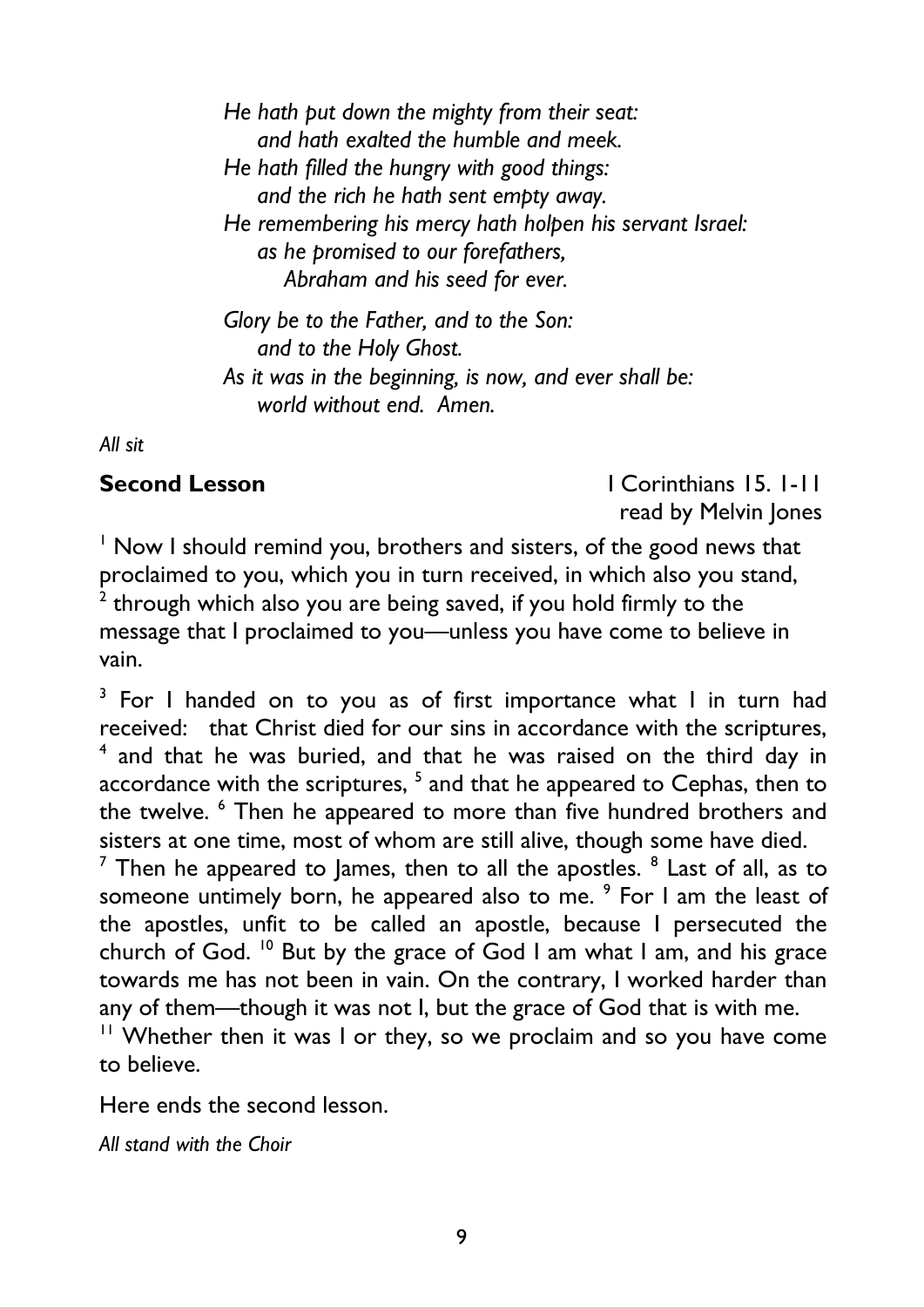### **Nunc Dimittis** *Gustav Holst (1874-1934)*  sung by the Choir

Nunc dimittis servum tuum, Domine, secundum verbum tuum in pace: Quia viderunt oculi mei salutare tuum Quod parasti ante faciem omnium populorum: Lumen ad revelationem gentium, et gloriam plebis tuae Israel.

Gloria Patri, et Filio, et Spiritui Sancto: Sicut erat in principio, et nunc, et semper, et in sæcula sæculorum. Amen.

*Lord, now lettest thou thy servant depart in peace: according to thy word.* 

*For mine eyes have seen: thy salvation.* 

*Which thou hast prepared: before the face of all people.* 

*To be a light to lighten the Gentiles: and to be the glory of thy people Israel.*

*Glory be to the Father, and to the Son: and to the Holy Ghost.*

*As it was in the beginning, is now, and ever shall be: world without end. Amen.*

*Please turn to face the High Altar*

### **The Apostles' Creed**

All **I believe in God the Father almighty, maker of heaven and earth : and in Jesus Christ his only Son our Lord, who was conceived by the Holy Ghost, born of the Virgin Mary, suffered under Pontius Pilate, was crucified, dead, and buried.**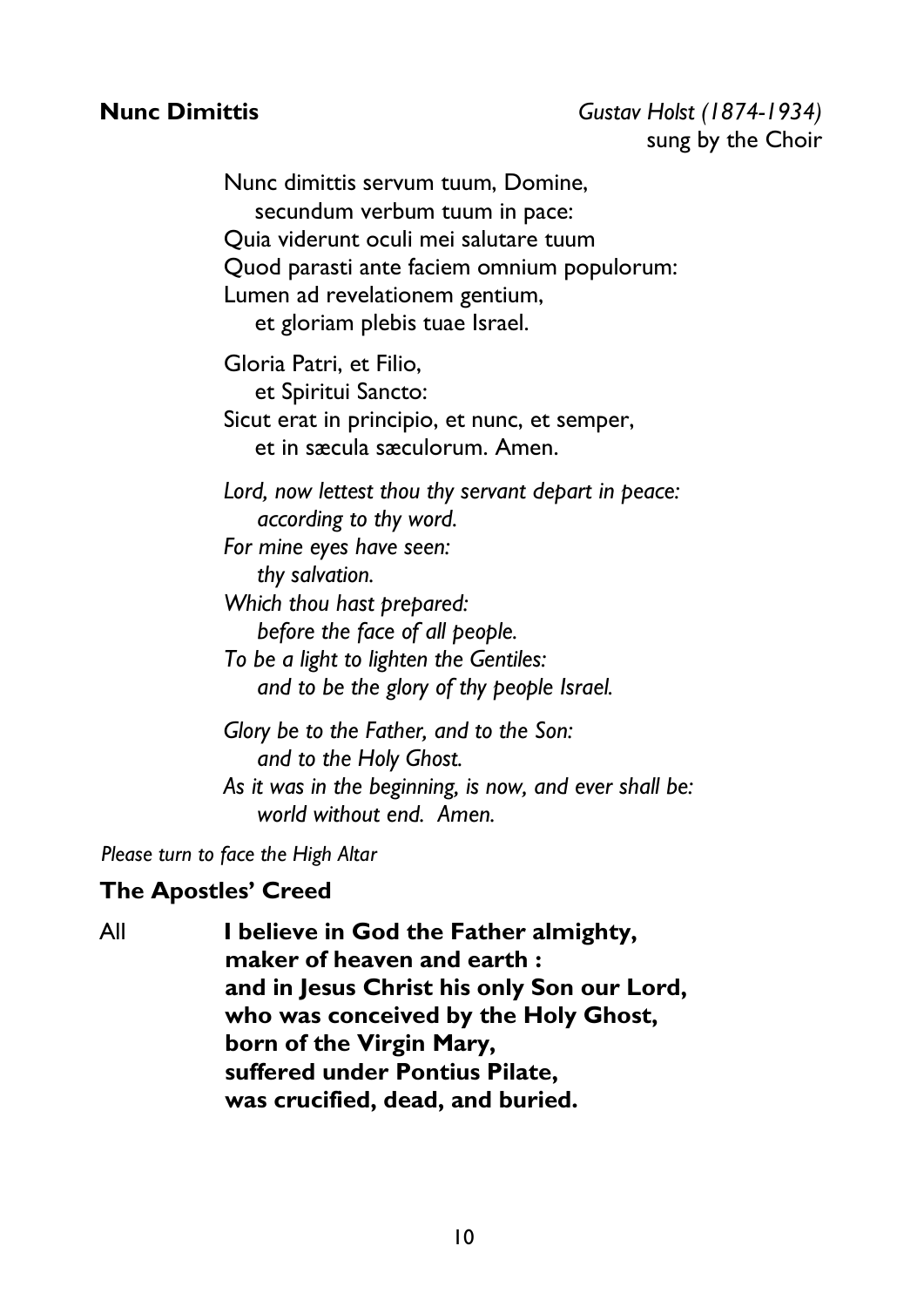**He descended into hell; the third day he rose again from the dead; he ascended into heaven, and sitteth on the right hand of God the Father almighty; from thence he shall come to judge the quick and the dead. I believe in the Holy Ghost; the holy catholic Church; the communion of saints; the forgiveness of sins; the resurrection of the body, and the life everlasting. Amen.** 

### **Lesser Litany, Lord's Prayer, Responses and Collects**

*Bernard Rose* sung by the Choir

The Lord be with you; And with thy spirit. Let us pray.

*All sit or kneel*

Lord, have mercy upon us. Christ, have mercy upon us. Lord, have mercy upon us.

Our Father, which art in heaven, hallowed be thy Name; thy kingdom come; thy will be done, in earth as it is in heaven. Give us this day our daily bread. And forgive us our trespasses, as we forgive them that trespass against us. And lead us not into temptation; but deliver us from evil. Amen.

O Lord, shew thy mercy upon us: And grant us thy salvation.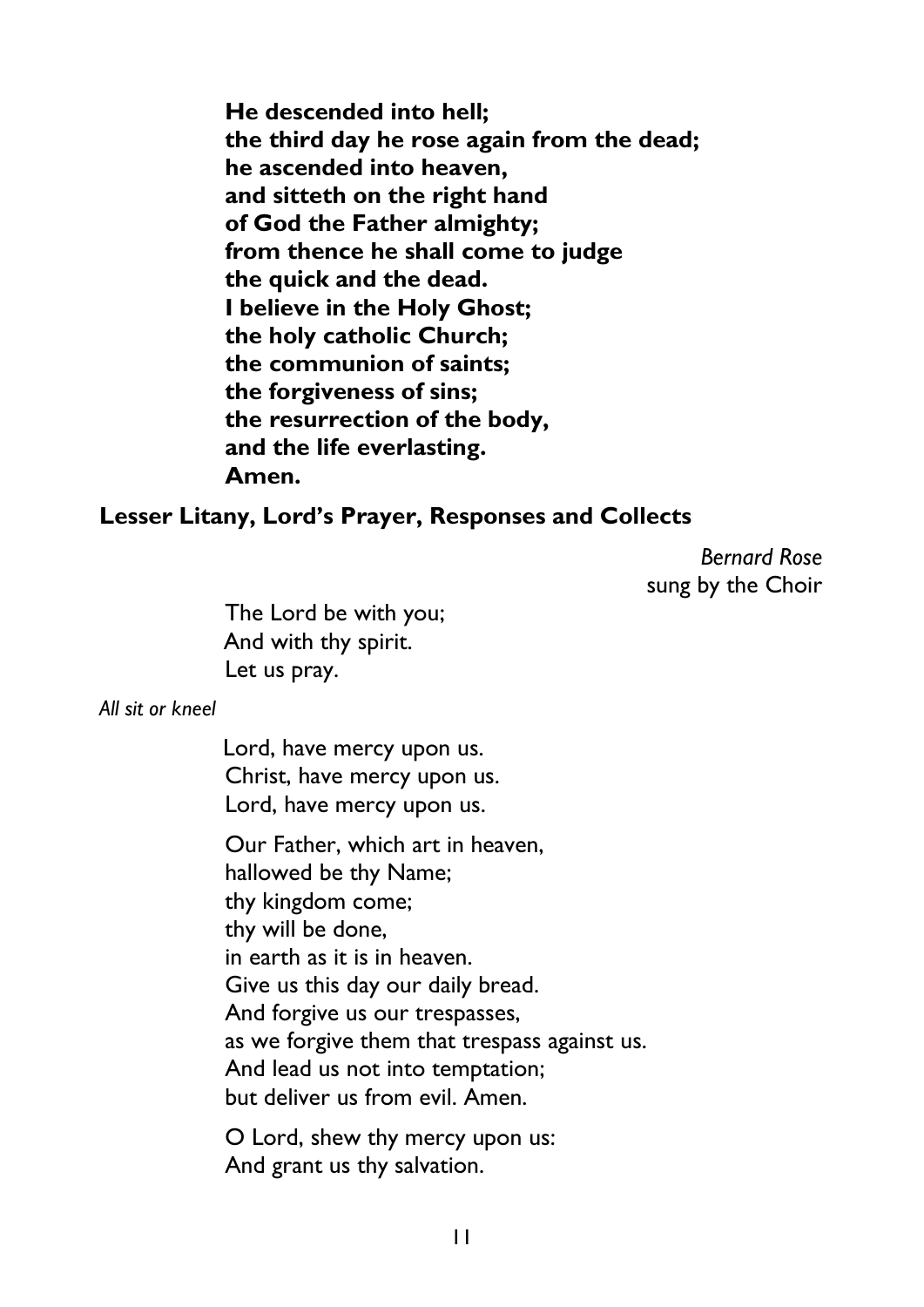O Lord, save the Queen; And mercifully hear us when we call upon thee.

Endue thy Ministers with righteousness; And make thy chosen people joyful.

O Lord, save thy people; And bless thine inheritance.

Give peace in our time, O Lord; Because there is none other that fighteth for us, but only thou, O God.

O God, make clean our hearts within us; And take not thy Holy Spirit from us.

# **Collect for Easter Day**

Almighty God, who through thine only-begotten Son Jesus Christ hast overcome death, and opened unto us the gate of everlasting life: We humbly beseech thee, that as by thy special grace preventing us thou dost put into our minds good desires, so by thy continual help we may bring the same to good effect; through Jesus Christ our Lord, who liveth and reigneth with thee and the Holy Ghost, ever one God, world without end. *Amen.*

### **Collect for peace**

O God, from whom all holy desires, all good counsels, and all just works do proceed; give unto thy servants that peace which the world cannot give; that both, our hearts may be set to obey thy commandments, and also that, by thee, we being defended from the fear of our enemies may pass our time in rest and quietness; through the merits of Jesus Christ our Saviour. *Amen.*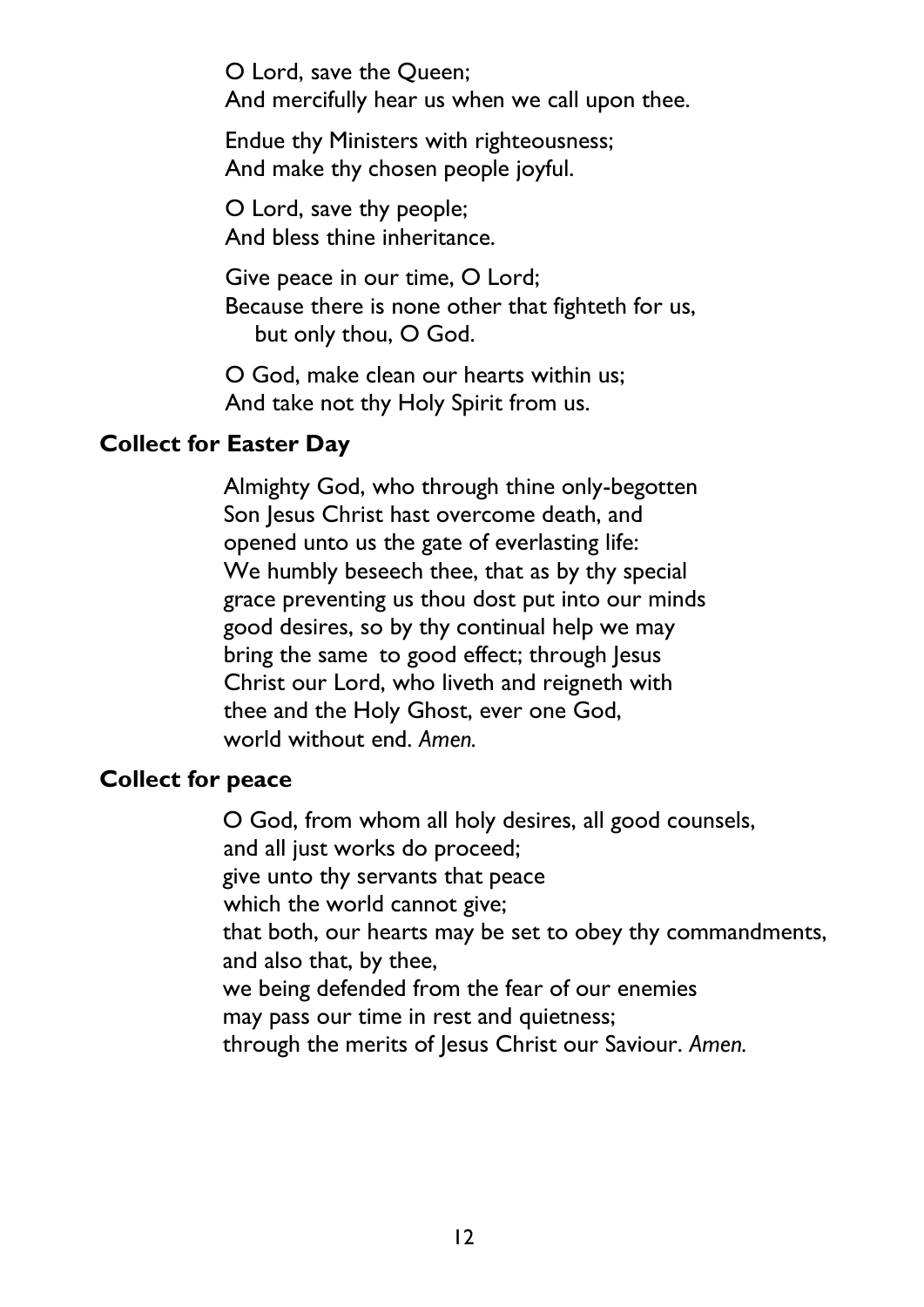# **Collect for aid against all perils**

Lighten our darkness, we beseech thee, O Lord; and by thy great mercy defend us from all perils and dangers of this night; for the love of thy only Son, our Saviour, Jesus Christ. *Amen.*

**Anthem** sung by the Choir

| Ecce vicit Leo de tribu Juda,<br>radix David,        | Behold, the Lion of the tribe of Judah,<br>the root of David,            |
|------------------------------------------------------|--------------------------------------------------------------------------|
| aperire librum,<br>et solvere septem signacula eius. | hath prevailed to open the book<br>and to loose the seven seals thereof. |
| Alleluia.                                            | Alleluia.                                                                |
| Dignus est Agnus qui occisus est,                    | Worthy is the Lamb that was slain                                        |
| accipere virtutem,                                   | to receive power,                                                        |
| et divinitatem,                                      | and godliness,                                                           |
| et sapientiam,                                       | and wisdom.                                                              |
| et fortitudinem,                                     | and strength,                                                            |
| et honorem,                                          | and honour,                                                              |
| et gloriam,                                          | and glory,                                                               |
| et benedictionem.                                    | and blessing.                                                            |
| Alleluia.                                            | Alleluia.                                                                |
|                                                      |                                                                          |

*Peter Philips (1561-1628) Revelation 5. 5, 13*

# **The Sermon The Dean**

*During the following hymn members of the congregation follow the clergy to the Resurrection Garden*

# **Hymn**

*Hail thee, Festival Day, blest day that art hallowed for ever; Day wherein Christ arose, breaking the kingdom of death.*

Lo, the fair beauty of earth, from the death of the winter arising, Every good gift of the year, now with its Master returns.

*Hail thee, Festival Day…*

Daily the loveliness grows, adorned with the glory of blossom; Green is the woodland with leaves, bright are the meadows with flowers.

*Hail thee, Festival Day…*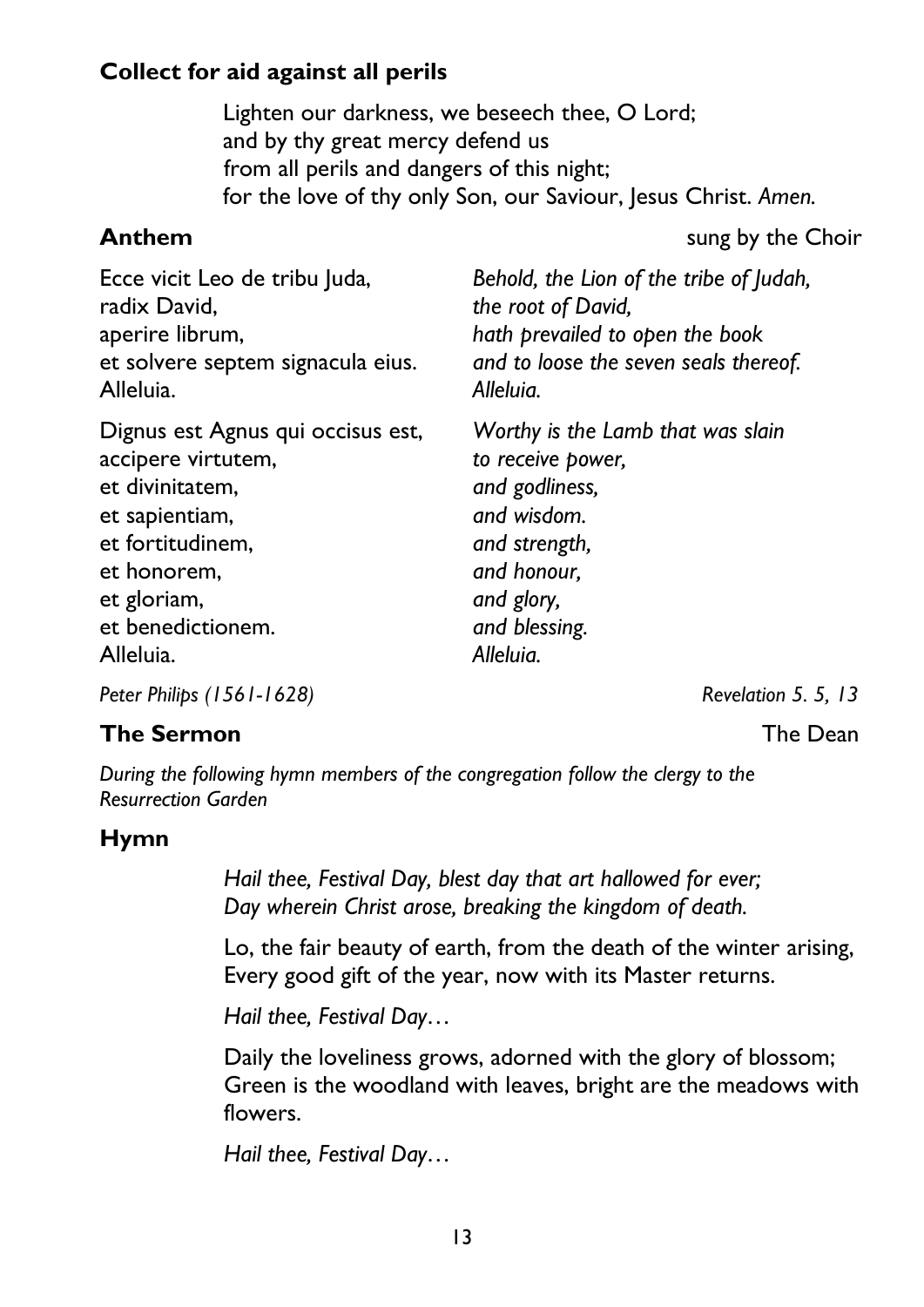He who was nailed to the cross is Lord and the ruler of all things;

All things created on earth, worship the Maker of all.

*Hail thee, Festival Day…*

Ill it beseemeth that thou, by whose hand all things are encompassed,

Captive and bound should remain, deep in the gloom of the rock.

*Hail thee, Festival Day…*

Rise now, O Lord from the grave, and cast off the shroud that enwrapped thee;

Leaving the caverns of death, show us the light of thy face.

*Hail thee, Festival Day…*

- God of all pity and power, let thy word be assured to the doubting;
- Lo, he breaks forth from the tomb! See, he appears to his own!

*Hail thee, Festival Day…*

Jesus, thou Health of the world, enlighten our minds, O Redeemer,

Son of the Father supreme, only-begotten of God.

*Hail thee, Festival Day…*

So, shalt thou bear in thine arms an immaculate people to heaven,

Bearing them pure unto God, pledge of thy victory here.

*Hail thee, Festival Day…*

Equal art thou, co-eternal, in fellowship One with the Father, And with the Spirit of truth, God evermore to be blest!

*Hail thee, Festival Day…*

*Salve Festa Dies (2) NEH 109 Editors, based on the Latin of Ralph Vaughan Williams (1872-1958) Venatius Fortunatus (530-609)*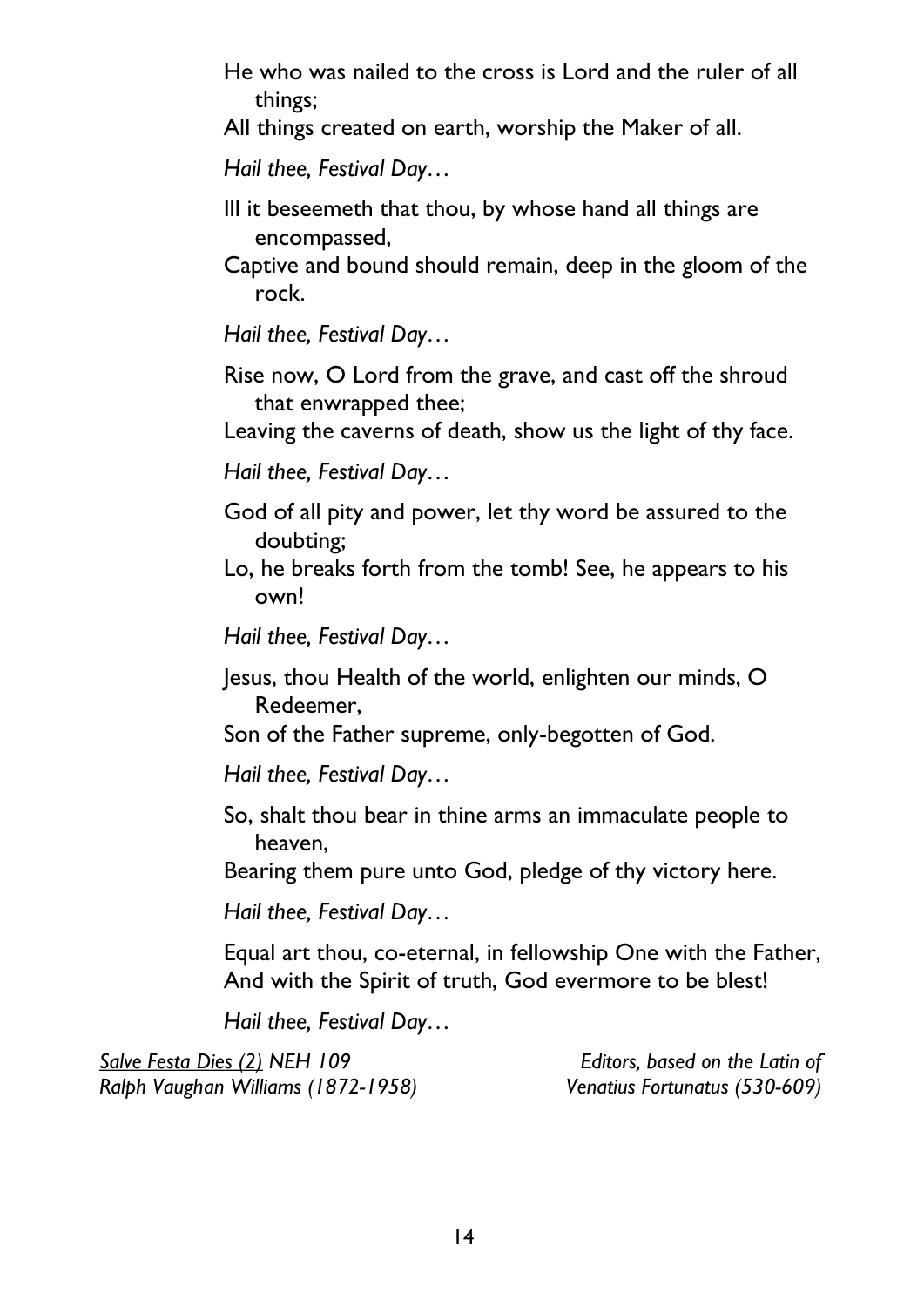# **Gospel Reading Matthew 28. 1-10**

 $1$  After the sabbath, as the first day of the week was dawning, Mary Magdalene and the other Mary went to see the tomb. <sup>2</sup> And suddenly there was a great earthquake; for an angel of the Lord, descending from heaven, came and rolled back the stone and sat on it.<sup>3</sup> His appearance was like lightning, and his clothing white as snow. <sup>4</sup> For fear of him the guards shook and became like dead men. <sup>5</sup> But the angel said to the women, 'Do not be afraid; I know that you are looking for Jesus who was crucified. <sup>6</sup> He is not here; for he has been raised, as he said. Come, see the place where he lay.  $<sup>7</sup>$  Then go quickly and tell his disciples, "He has</sup> been raised from the dead, and indeed he is going ahead of you to Galilee; there you will see him." This is my message for you.' <sup>8</sup> So they left the tomb quickly with fear and great joy, and ran to tell his disciples.

<sup>9</sup> Suddenly Jesus met them and said, 'Greetings!' And they came to him, took hold of his feet, and worshipped him.  $10$  Then Jesus said to them, 'Do not be afraid; go and tell my brothers to go to Galilee; there they will see me.'

*At the end*

This is the Gospel of the Lord.

## All **Praise to you O Christ.**

# **Prayer**

| The Dean        | We praise you and we bless you,                        |
|-----------------|--------------------------------------------------------|
|                 | our risen Lord Jesus, King of glory,                   |
|                 | for the love which drew Mary Magdalene to your tomb    |
|                 | to weep over your death.                               |
|                 | As you broke into her grief with your death-shattering |
|                 | life, so reach into our broken hearts with your        |
|                 | promise of hope.                                       |
|                 | To you, Lord Jesus,                                    |
|                 | reaching into the deepest tombs of our despair,        |
|                 | be honour and glory, now and for ever.                 |
| $\mathbf{A}$ II | $\mathbf{A}$ is a set                                  |

# All **Amen.**

# **The Blessing**